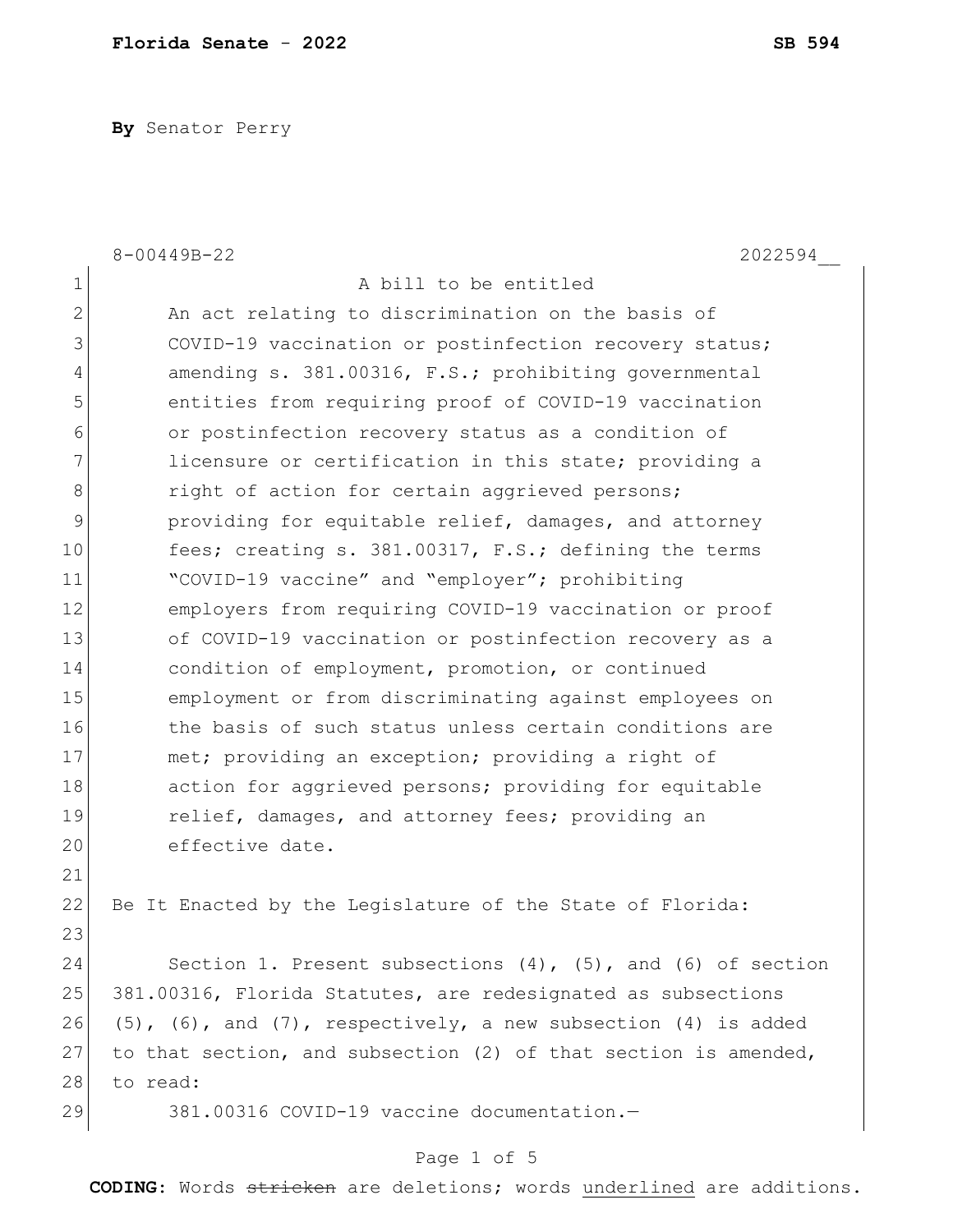|    | $8 - 00449B - 22$<br>2022594                                     |
|----|------------------------------------------------------------------|
| 30 | (2) A governmental entity as defined in s. 768.38 may not        |
| 31 | require persons to provide any documentation certifying COVID-19 |
| 32 | vaccination or postinfection recovery to gain access to, entry   |
| 33 | upon, or service from the governmental entity's operations in    |
| 34 | this state or as a condition of licensure or certification in    |
| 35 | this state. This subsection does not otherwise restrict          |
| 36 | governmental entities from instituting screening protocols       |
| 37 | consistent with authoritative or controlling government-issued   |
| 38 | quidance to protect public health.                               |
| 39 | (4) Any person found to have been aggrieved by a violation       |
| 40 | of this section has a right of action in circuit court for       |
| 41 | injunctive or other equitable relief and is entitled to recover  |
| 42 | damages and reasonable attorney fees for each violation.         |
| 43 | Section 2. Section 381.00317, Florida Statutes, is created       |
| 44 | to read:                                                         |
| 45 | 381.00317 COVID-19 vaccination requirement as condition of       |
| 46 | employment prohibited; exceptions; right of action.-             |
| 47 | (1) As used in this section, the term:                           |
| 48 | (a) "COVID-19 vaccine" means an immunization product             |
| 49 | approved by the United States Food and Drug Administration to    |
| 50 | protect persons against infection of COVID-19. Unless specified  |
| 51 | otherwise, the term also includes immunization products approved |
| 52 | only for emergency use.                                          |
| 53 | (b) "Employer" means any person, firm, partnership,              |
| 54 | institution, corporation, association or other entity that       |
| 55 | hires, contracts with, or otherwise employs persons for services |
| 56 | performed in exchange for wages or other remuneration. The term  |
| 57 | includes, but is not limited to, business entities, educational  |
| 58 | institutions, and governmental entities as those terms are       |

# Page 2 of 5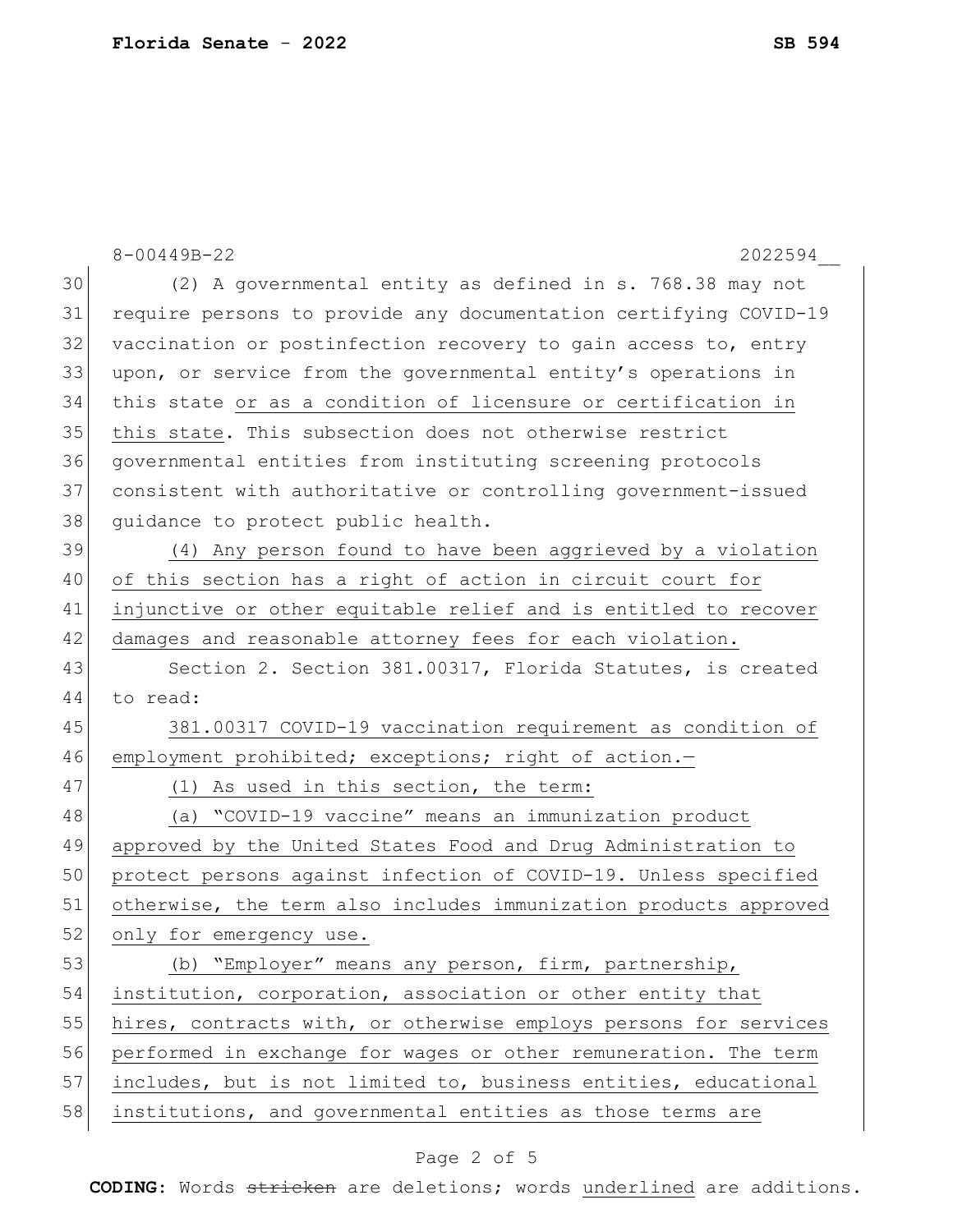|    | 8-00449B-22<br>2022594                                           |
|----|------------------------------------------------------------------|
| 59 | defined in s. 768.38.                                            |
| 60 | (2) An employer may not require a person to receive a            |
| 61 | COVID-19 vaccine or provide documentation certifying COVID-19    |
| 62 | vaccination or postinfection recovery as a condition of          |
| 63 | employment, promotion, or continued employment or otherwise      |
| 64 | discriminate against a person, with respect to compensation,     |
| 65 | classification, professional status, tenure, terms, conditions,  |
| 66 | or privileges of employment or any other differential treatment  |
| 67 | that would adversely affect the person's employment status or    |
| 68 | opportunities, on the basis of the person's COVID-19 vaccination |
| 69 | or postinfection recovery status or failure to provide proof of  |
| 70 | such status, unless all of the following conditions have been    |
| 71 | met:                                                             |
| 72 | (a) The COVID-19 vaccine has been fully licensed and             |
| 73 | approved for use, excluding emergency use authorization, by the  |
| 74 | United States Food and Drug Administration and is available to   |
| 75 | consumers.                                                       |
| 76 | (b) The COVID-19 vaccine has been clinically evaluated for       |
| 77 | its long-term potential to cause cancer, impair fertility,       |
| 78 | mutate genes, and cause autoimmune, neurological, or any other   |
| 79 | chronic or serious adverse effects.                              |
| 80 | (c) The pivotal clinical trial relied upon by the United         |
| 81 | States Food and Drug Administration for approval of the COVID-19 |
| 82 | vaccine has been evaluated for its safety for at least 3 years   |
| 83 | after the vaccine was administered using a randomized double-    |
| 84 | blind control group that received either:                        |
| 85 | 1. A true placebo; or                                            |
| 86 | 2. Another vaccine product approved by the United States         |
| 87 | Food and Drug Administration based on a pivotal randomized,      |

# Page 3 of 5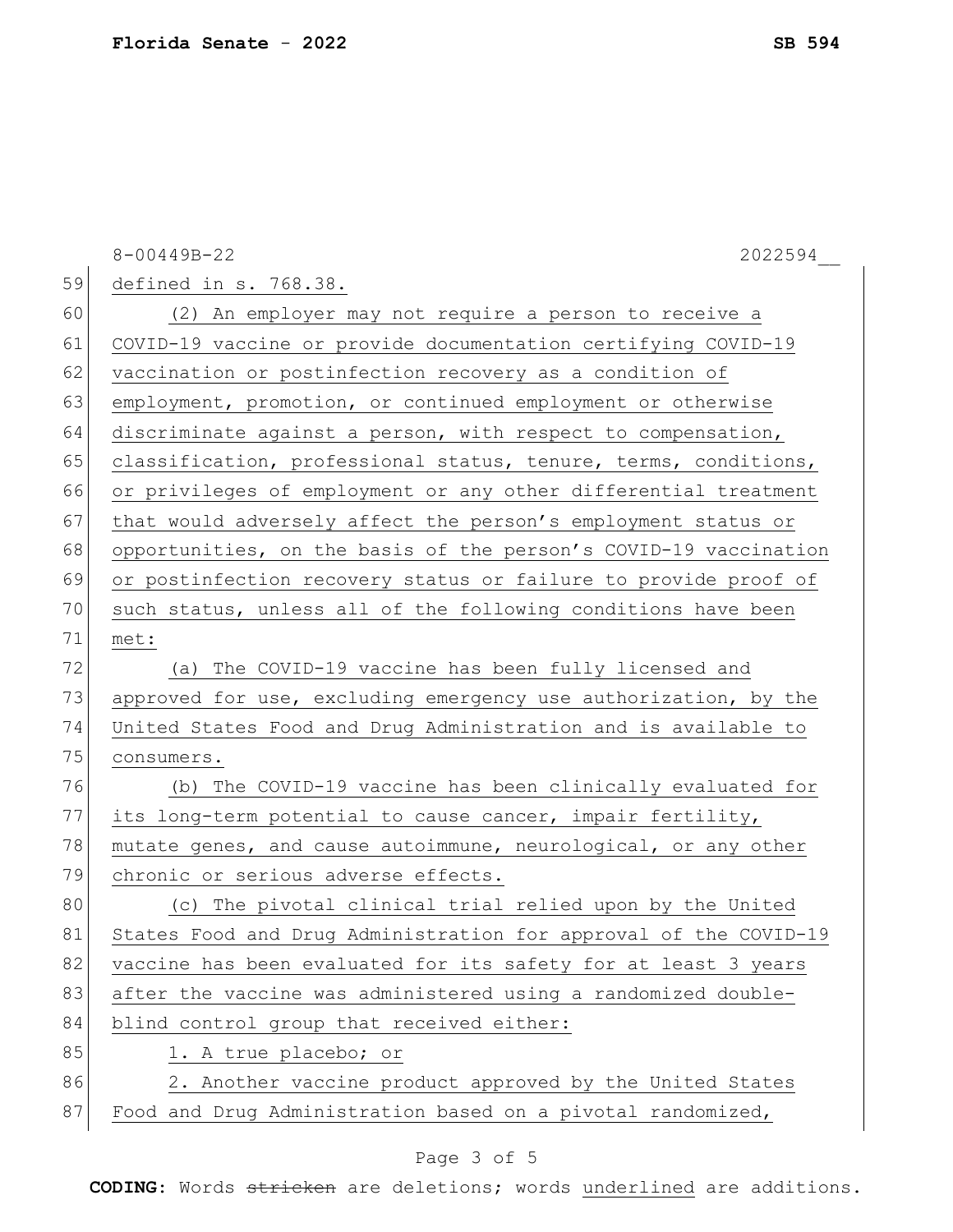|     | 2022594<br>$8 - 00449B - 22$                                    |
|-----|-----------------------------------------------------------------|
| 88  | controlled clinical trial that evaluated the safety of that     |
| 89  | vaccine product using a control group that received a true      |
| 90  | placebo.                                                        |
| 91  | (d) Published, peer-reviewed studies have been completed to     |
| 92  | determine which injuries and health conditions may be caused by |
| 93  | the COVID-19 vaccine if administered alone or with other        |
| 94  | vaccines over the short, medium, and long terms.                |
| 95  | (e) The risk of permanent disability and death from the         |
| 96  | COVID-19 vaccine has been proven by clear and convincing        |
| 97  | evidence to be less than that caused by the disease it is       |
| 98  | intended to prevent, based on the person's age and demographic  |
| 99  | group.                                                          |
| 100 | (f) The infection targeted by the COVID-19 vaccine is           |
| 101 | highly transmissible in public settings, and there are no       |
| 102 | available:                                                      |
| 103 | 1. Reasonable nonpharmaceutical interventions capable of        |
| 104 | reducing the risk of the spread of the targeted infection;      |
| 105 | 2. Effective nutrient or drug treatments to reduce the risk     |
| 106 | of infection; or                                                |
| 107 | 3. Effective nutrient or drug treatments to reduce the risk     |
| 108 | of severe disease or mortality as a result of the infection.    |
| 109 | (g) The infection targeted by the COVID-19 vaccine poses a      |
| 110 | grave health risk to the specific population being required to  |
| 111 | receive it.                                                     |
| 112 | (h) The COVID-19 vaccine has been proven by clear and           |
| 113 | convincing evidence to prevent person-to-person transmission of |
| 114 | the targeted infection.                                         |
| 115 | (3) Notwithstanding subsection (2), a person may not be         |
| 116 | required to receive a COVID-19 vaccine under this section if he |
|     |                                                                 |

# Page 4 of 5